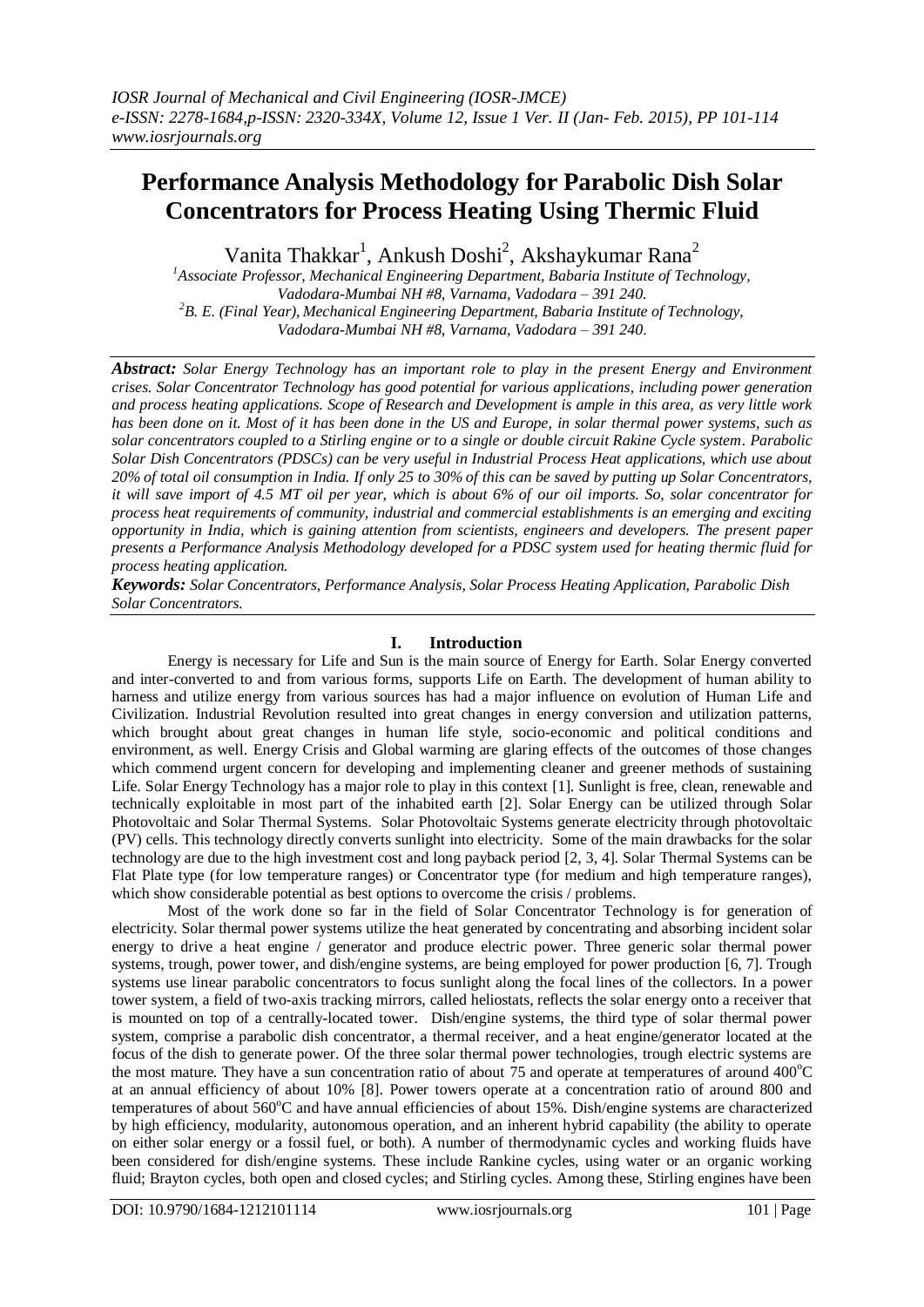mainly used and developed in the US and Europe [9, 10]. The dish/Stirling systems seem potential to become one of the least expensive sources of renewable energy due to their high solar-to-electric conversion efficiency (29.4% reported in 1984 [11], and a new record of 31.25% in 2007 [12]). However, dish/Stirling systems are quite heavy with very high initial costs. Also, because of the high pressure  $(20$  MPa) and high temperature  $(0.700^{\circ}C)$ , the engine are expensive to make [13]. In addition, the engine in a dish/engine system converts heat to mechanical power in a manner similar to conventional engines; compressing a working fluid when it is cold, heating the compressed working fluid, and then expanding it through a turbine or with a piston to produce work. Therefore, the motion of machinery parts is inevitable during the operation of the dish/engine system. Moving parts are also invariably associated with problems of wear and tear due to the friction. Although these can be reduced with proper lubrication, there is virtually no way they can be eliminated. Moreover, lubrication comes with its attendant problems like oil leakages, sealant problems, and possibly undesirable chemical interaction with other components. In addition, moving parts and lubricant movement (if liquid) will give rise to problems related to the dynamic stability of the structure. Noise and vibration may also be a problem [5]. A way to alleviate the problems discussed above is using a new power conversion unit (PCU)—alkali metal thermal to electric converter (AMTEC) with dishes. The AMTEC is a thermally regenerative electrochemical device for the direct conversion of heat to electrical energy [14]. It has many inherent advantages over conventional forms of electric generation, such as high efficiency (20–40%) [15], high density (up to 0.5 kW/kg) [16], absence of moving parts, good reliability, maintenance-free, modular design, competitive manufacturing costs, and compatible with many heat and fuel sources, including radioisotope, concentrated solar, external combustion, and nuclear reactor etc. The use of Solar Concentrator Technology in other industries, including the Process Industry, which holds considerable potential in medium temperature applications, is in the process of gaining due attention from scientists, engineers and developers [1].

In India, Dish Technology to harness solar energy for generating electricity is yet to get established. However, pioneering work on use of Scheffler Dish for SOLAR COOKING was done by Shree Deepak Gadhia of Gadhia Solar, Valsad, Gujarat to overcome the shortcomings of box type solar cooker (could only boil and roast the food) and mini concentrating dish type solar cookers (cumbersome outdoor usage). It was introduced for community cooking about two decades back and was successfully used for other applications like desalination, food processing, etc. [1]. Gadhia Solar supplied and installed several Solar steam cooking systems of different sizes ranging to cook from 500 to 40,000 people and for different user groups starting with temples and ashrams and Army, Hospitals, Industrial Canteens, Hostels etc. [17] Parabolic collectors using thermic fluid as working medium were developed and are successfully working for cooking at Muni Seva Ashram, Goraj, Gujarat to overcome the limitations of steam as working medium – better thermal storage, transfer and control [18]. Some other efforts initiated for use of Solar Concentrators in IPH in India are as follows :

- Prototype design of solar parabolic dish collector with truncated cone shaped helical coiled receiver made up of copper, coated with nickel chrome at focal point. Instantaneous efficiency of 63.9% has been achieved in this system, which can be used for heating boiler feed water, laundry applications and other steam generation applications [19].
- Development of ARUN brand of SCS for pasteurization of milk at Mahananda Dairy in Latur, Maharashtra [20].
- A parabolic dish collector is developed from low cost technology and tested outdoors. The absorber, made of aluminium alloys and coated with black paint, is placed on the focal receiver. The calculated overall heat transfer co-efficient varies from 130 to 180 W/m<sup>2</sup>K for actual climate conditions at Tiruchirappalli, India. The thermal efficiency of collector is found to be 60% and the cost is minimized to half the cost of a collector that is available in the market with same specifications [21].
- The Megawatt System (MWS Solar Dish Concentrator) A High Efficiency 2-Axis Tracking Concentrator: Megawatt is a Co. in Delhi, which has developed indigenous parabolic dish type collector of  $90m^2$  area. Prototype has been built and is being tested at Solar Energy Center of Ministry of New and Renewable Energy (MNRE). Now, this technology is undergoing field testing under R  $\&$  D support of MNRE for industrial heating applications at M/s. Universal Medicap Limited, Vadodara, Gujarat (India) [1].

To study and analyze the performance of the Parabolic Dish Solar Concentrator (PDSC) system, the geometry of the SPDC and its influence / relation with the optical behavior of the system, which in turn affects its thermal performance, needs to be studied. The parameters which affect the performance of PDSC can be classified into three categories : design specifications, measured (operating) parameters and calculated / derived parameters. Also, solar radiation geometry, which depends upon the geographic and climatic conditions of the location where PDSC system in installed, and parameters related to it affect the amount of incident solar radiation and hence, the performance of the system [22]. The paper discusses the role of each of these types of parameters to arrive at a basic methodology to analyze the performance of a Solar Parabolic Dish Concentrator.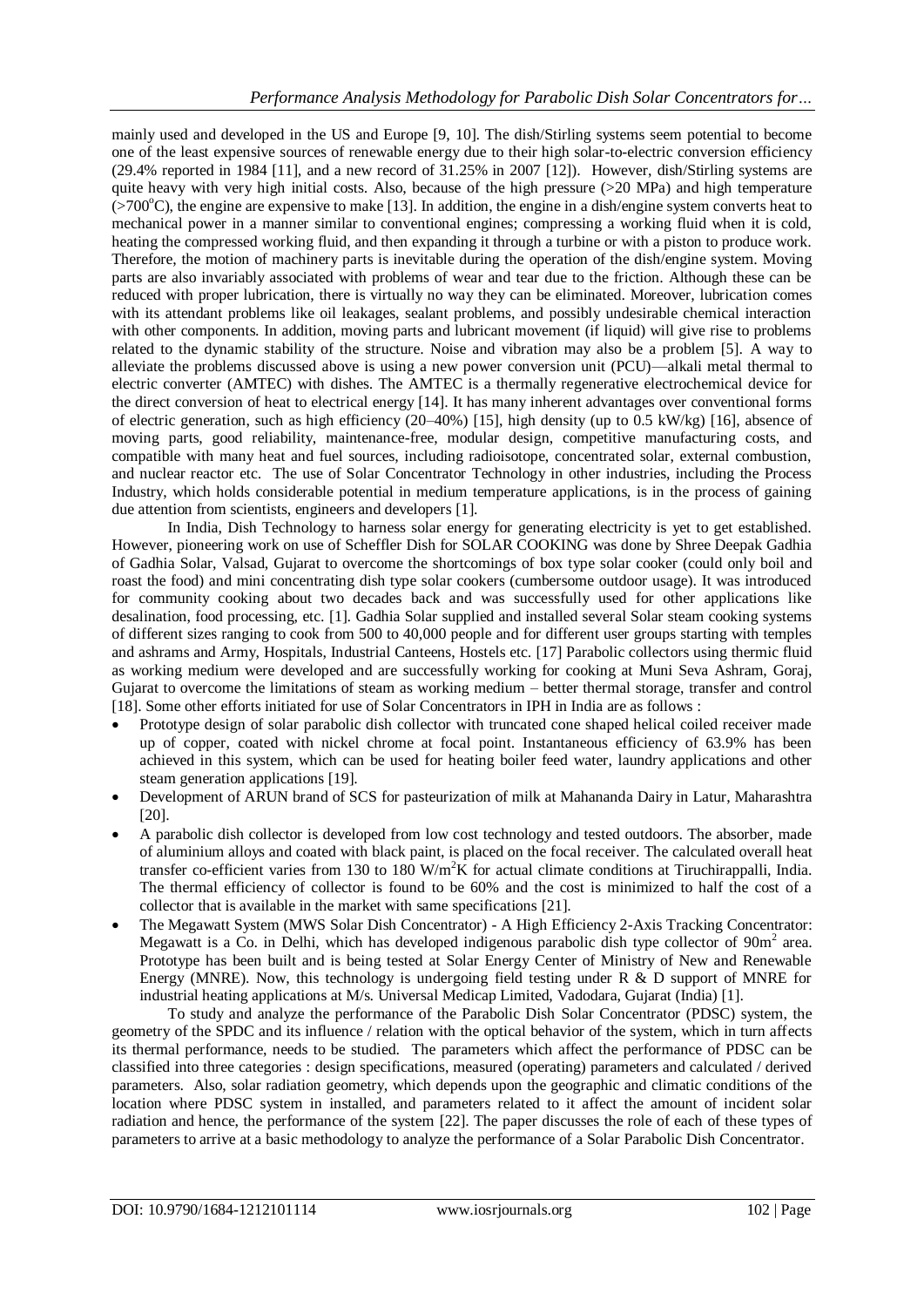# **II. Design Specifications Of Parabolic Dish Solar Concentrator**

Concentration of the sun rays in parabolic dish type solar concentrator, is done, as the name suggests, according to the geometry of the concentrator i.e. parabola. A parabola is the locus of a point that moves so that its distances from a fixed line and a fixed point are equal. Fig. 1 shows a parabola, where the fixed line is called the directrix and the fixed point F, the focus. The length FR equals the length RD. The line perpendicular to the directrix and passing through the focus F is called the axis of the parabola. The parabola intersects its axis at a point V called the vertex, which is exactly midway between the focus and the directrix [23].



**Fig. 1: The Parabola [23].**

Important and useful definitions / terminology related to Parabolic Dish Solar Concentrator are as follows [24] :

- Aperture area of dish concentrator  $(m^2)$ : The total surface area of concentrator upon which solar energy is incident.
- Diameter of dish aperture (d) : The diameter of dish (denoted by d in the Fig. 1).
- Focal length (f) : The focal length is the distance VF from the vertex to the focus.
- Dish rim angle  $(\psi)$ : Solar concentrators use a truncated portion of the basic parabola curve. The extent of this truncation is usually defined in terms of the rim angle or the ratio of the focal length to aperture diameter f/d.
- Height of the curve (h) : The maximum distance from the vertex to a line drawn across the aperture of the parabola.
- Arc length (s) : Found by integrating a differential segment of the basic parabola curve and applying the limits  $x = h$  and  $y = d/2$ .

The method of deriving these parameters is as follows [22, 23, 24] :

If the origin is taken at the vertex V and the x-axis along the axis of the parabola, the equation of the parabola is :

$$
y^2 = 4fx \tag{1}
$$

where f, the focal length, is the distance VF from the vertex to the focus.

When the origin is shifted to the focus F as is often done in optical studies, with the vertex to the left of the origin, the equation of a parabola becomes :

 $y^2 = 4f(x + f)$ 

(2)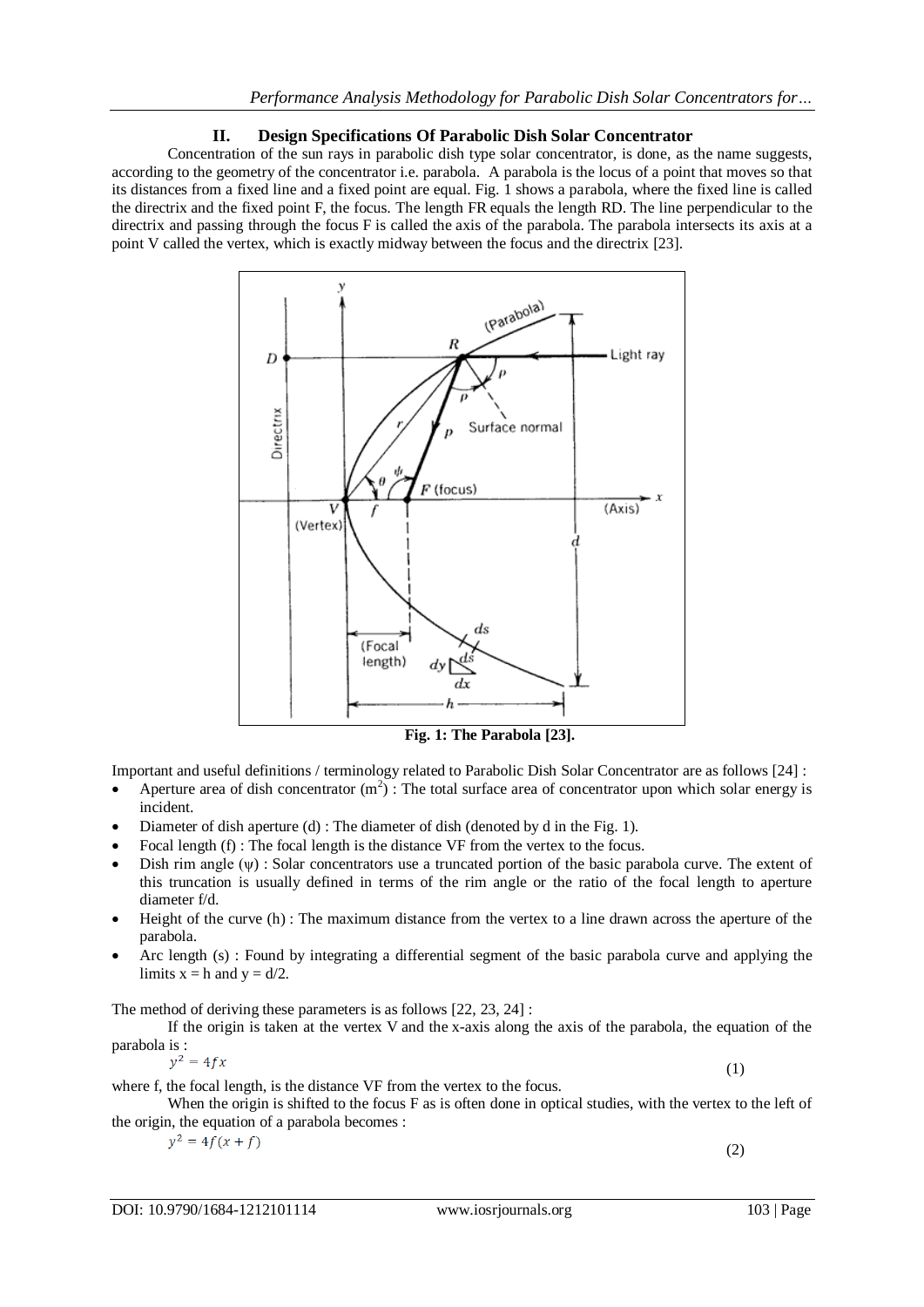In polar coordinates, using the usual definition of r as the distance from the origin and  $\theta$ , the angle from the x-axis to r, we have for a parabola with its vertex at the origin and symmetrical about the x-axis :

$$
\frac{\sin^2 \theta}{\cos \theta} = \frac{4f}{r} \tag{3}
$$

Often in solar studies, it is more useful to define the parabolic curve with the origin at F and in terms of

the angle  $\psi$  in polar coordinates with the origin at F. The angle  $\psi$  is measured from the line VF and the parabolic radius p, is the distance from the focus F to the curve. Shifting the origin to the focus F, we have :

$$
p = \frac{2J}{1 + \cos \psi} \tag{4}
$$

The parabolic shape is widely used as the reflecting surface for concentrating solar collectors as it has the property that, for any line parallel to the axis of the parabola, the angle  $\rho$  between it and the surface normal is equal to the angle between the normal and a line to the focal point. Since solar radiation arrives at the earth in essentially parallel rays and by Snell's law the angle of reflection equals the angle of incidence, all radiation parallel to the axis of the parabola will be reflected to a single point F, which is the focus. So, from Fig. 1, it is clear that :

$$
\psi = 2\rho \tag{5}
$$

The general expressions given so far for the parabola define a curve infinite in extent. Solar concentrators use a truncated portion of this curve. The extent of this truncation is usually defined in terms of the rim angle  $\psi_{\text{rim}}$  or the ratio of the focal length to aperture diameter f/d. The scale (size) of the curve is then specified in terms of a linear dimension such as the aperture diameter d or the focal length f. This is readily apparent in Figure 2, which shows various finite parabola curves having a common focus and the same aperture diameter.

A parabola with a small rim angle is relatively flat and the focal length is long compared to its aperture diameter. Once a specific portion of the parabolic curve has been selected, the height of the curve, h may be defined as the maximum distance from the vertex to a line drawn across the aperture of the parabola. In terms of focal length and aperture diameter, the height of the parabola is :<br>  $h = \frac{d^2}{dt^2}$ 

$$
1.90
$$
\n0.067\n0.25\n0.25\n0.28\n1.90°\n0.933\n1.90°\n1.90°\n1.90°\n1.90°\n1.90°\n1.90°\n1.90°\n1.90°\n1.90°\n1.90°\n1.90°\n1.90°\n1.90°\n1.90°\n1.90°\n1.90°\n1.90°\n1.90°\n1.90°\n1.90°\n1.90°\n1.90°\n1.90°\n1.90°\n1.90°\n1.90°\n1.90°\n1.90°\n1.90°\n1.90°\n1.90°\n1.90°\n1.90°\n1.90°\n1.90°\n1.90°\n1.90°\n1.90°\n1.90°\n1.90°\n1.90°\n1.90°\n1.90°\n1.90°\n1.90°\n1.90°\n1.90°\n1.90°\n1.90°\n1.90°\n1.90°\n1.90°\n1.90°\n1.90°\n1.90°\n1.90°\n1.90°\n1.90°\n1.90°\n1.90°\n1.90°\n1.90°\n1.90°\n1.90°\n1.90°\n1.90°\n1.90°\n1.90°\n1.90°\n1.90°\n1.90°\n1.90°\n1.90°\n1.90°\n1.90°\n1.90°\n1.90°\n1.90°\n1.90°\n1.90°\n1.90°\n1.90°\n1.90°\n1.90°\n1.90°\n1.90°\n1.90°\n1.90°\n1.90°\n1.90°\n1.90°\n1.90°\n1.90°\n1.90°\n1.90°\n1.90°\n1.90°\n1.90°\n1.90°\n1.90°\n1.90°\n1.90°\n1.9

**Fig. 2: Segments of a parabola having a common focus F and the same aperture diameter.**

Thus, the rim angle  $\psi_{rim}$  in terms of the parabola parameters is :

$$
tan \psi_{rim} = 1/(d/8h) - (2h/d)
$$

(7)

Another property of the parabola that may be of use in understanding solar concentrator design is the arc length s. This may be found for a particular parabola by integrating a differential segment of this curve and applying the limits  $x = h$  and  $y = d/2$ . The result is :

$$
s = \left[\frac{d}{2}\sqrt{\left(\frac{4h}{d}\right)^2 + 1}\right] + 2f \ln\left[\frac{4h}{d}\sqrt{\left(\frac{4h}{d}\right)^2 + 1}\right]
$$
\n(8)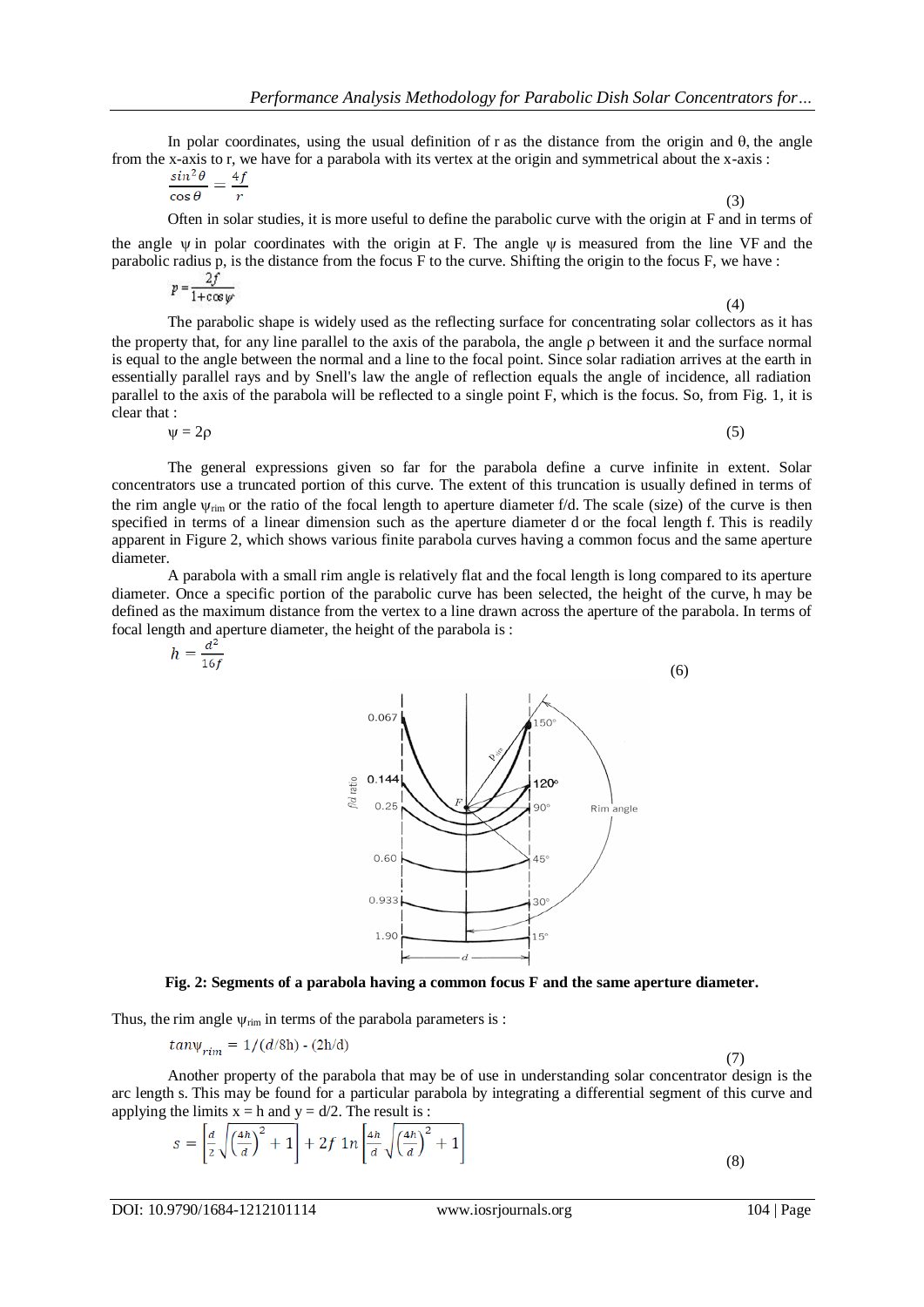Where d is the distance across the aperture (or opening) of the parabola as shown in fig. 2 and h is the distance from the vertex to the aperture. The cross sectional area of the space enclosed between a parabola and a line across its aperture and normal to the axis is given by :

$$
A_x = \frac{2}{3}d, h \tag{9}
$$

However, this is not the reflecting surface area of a parabolic trough or dish or their aperture areas. It is given by :

$$
A_a = \frac{\pi (2\rho sin \psi_{\text{rim}})^2}{4} = 4\pi f^2 \frac{sin^2 \psi_{\text{rim}}}{(1 + \cos \psi_{\text{rim}})^2}
$$
(10)

The important parameters used while evaluating parabolic geometry and related optical derivations are as follows :

$$
tan \psi_{rim} = (f/d)/2(f/d)^2 - 1/8
$$
\n
$$
\left(\psi_{rim}\right)_{\text{atoc}} f_{\text{atoc}} \tag{10}
$$

$$
\tan\left(\frac{rm}{2}\right) = 1/4\left(\frac{2}{d}\right)
$$
\n
$$
f = 1 + \cos\psi_{rim} \tag{11}
$$

$$
\frac{d}{d} = \frac{1}{4\sin\psi_{rim}}\tag{12}
$$

$$
\frac{1}{d} = 1/\{\text{4tan}\left(\frac{\Psi \cdot \text{rim}}{2}\right)\}\tag{13}
$$

Thus, design parameter like rim angle  $\psi_{rim}$  and arc length s are derived from the basic equations of the geometry of the parabola which are further used in finding out the derived parameters for evaluating the performance analysis of the parabolic dish solar concentrators.

Apart from these, other system parameters like the thermo-physical properties of the thermic fluid (density, specific heat, viscosity, etc.), the type and specifications of the receiver, etc. are also needed.

### **III. Operating (Measured) Parameters**

Important measured parameters needed to be known to assess the performance of PDSC include solar insolation (DNI) incident on the collector, wind velocity, ambient temperature, mass flow rate of thermic fluid, inlet and outlet temperature of the thermic fluid into and from the receiver respectively, temperature inside the receiver cavity, angle of inclination of the receiver from the horizontal, etc. Definitions of some of the operating parameters with respect to the present study are :

**Stagnation temperature:** Solar Thermal Collector performance testing utilizes the term stagnation temperature to indicate the maximum achievable collector temperature with a stagnant fluid (no motion).

**Ambient temperature:** The temperature of the surroundings (same as room temperature indoors).

**Effective absorbance reflectance product:** Solar reflectance measures the amount of solar energy that is reflected back into the atmosphere after coming into contact with a given material. Solar absorption refers to the amount of solar energy that is transmitted into the material itself and is used as a measure to determine the amount of heat and cool energy that is transmitted through the material.

**Atmospheric transparency:** Atmospheric transparency is how far one can see through the atmosphere. The transparency of the atmosphere depends on the atmospheric absorption rate. The absorption rate is the rate at which X-rays, ultraviolet, and infrared radiation emitted by the sun are absorbed into the atmosphere.

### **IV. Derived / Calculated Parameters**

Derived or calculated parameters include Concentration Ratio, Optical Efficiency and Thermal Efficiency, explained as follows:

**Concentration Ratio :** The term "concentration ratio" is used to describe the amount of light energy concentration achieved by a given collector. Two different definitions of concentration ratio are in general use, briefly defined as follows:

Optical Concentration Ratio  $(CR_0)$ : The averaged irradiance (radiant flux)  $(I_r)$  integrated over the receiver area  $(A_r)$ , divided by the insolation incident on the collector aperture [25].

$$
CR_o = \frac{1/A_r \int I_r dA_r}{I_o}
$$

(14)

Geometric Concentration Ratio (CR<sub>g</sub>) : The area of the collector aperture  $A_a$  divided by the surface area of the receiver  $A_r$  [25].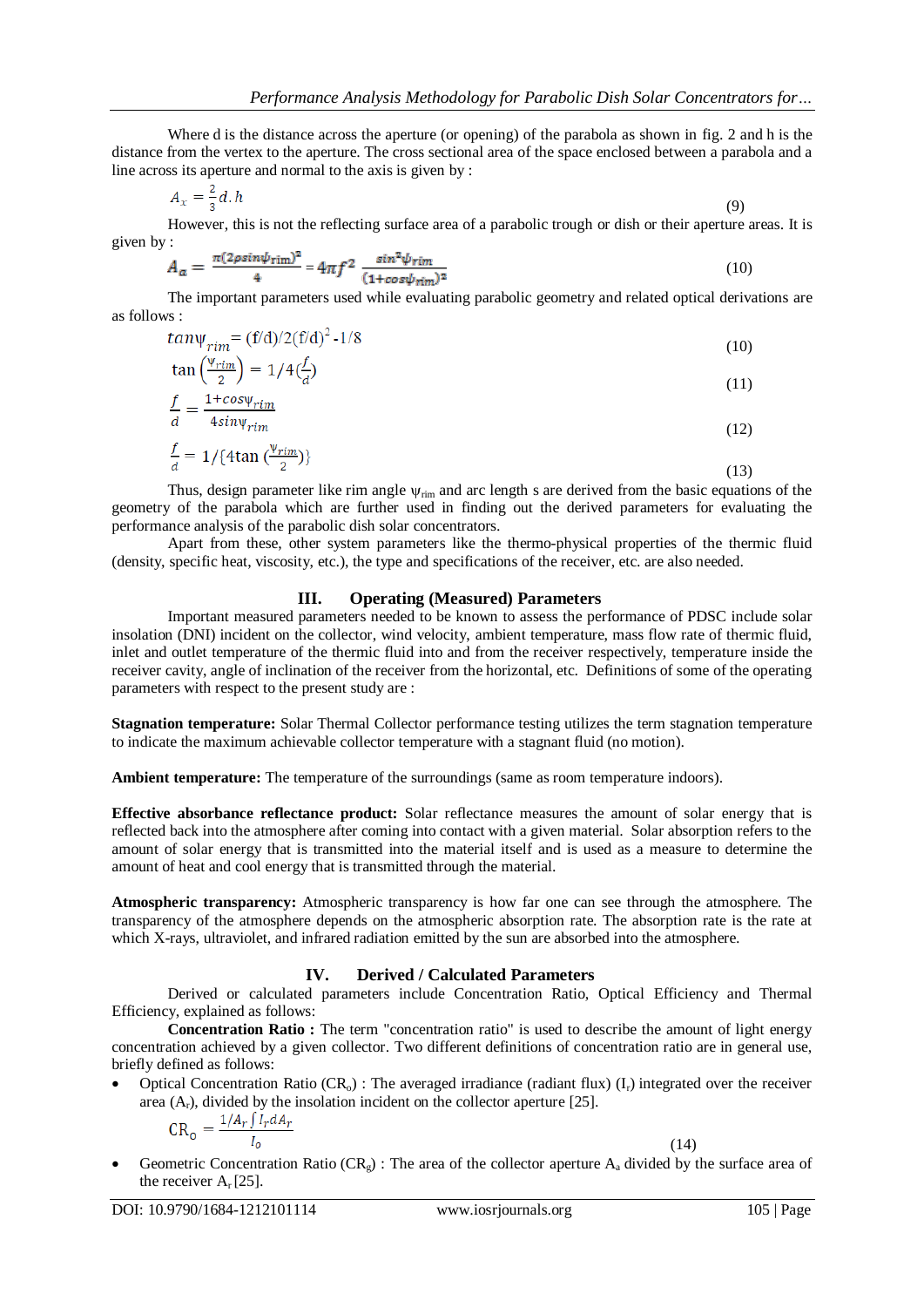$CR_a = A_a/A_r$ 

Optical concentration ratio relates directly to lens or reflector quality; however, in many collectors the surface area of the receiver is larger than the concentrated solar image.

**Thermal Efficiency:** The collector thermal efficiency is defined as the ratio of the useful energy delivered to the energy incident on the concentrator aperture [26], i.e.

 $\eta_c = Q_u / Q_s$  (16)

Considering that the dish concentrator has an aperture area  $A_a$  and that it receives solar radiation at the rate  $Q_s$  from the sun, as shown in fig. 3, the net solar heat transferred  $Q_s$  is proportional to  $A_a$ , and the direct normal insolation (DNI) per unit of collector area I<sub>s</sub>, which varies with geographical position on the earth, the orientation of the dish concentrator, meteorological conditions and the time of day. Considering the system is in steady state, we have,

 $\mathrm{Qs} = \mathrm{I}_s \mathrm{A}_a \tag{17}$ 

(15)

Under steady state conditions, the useful heat delivered by a solar collector system is equal to the energy absorbed by the heat transfer fluid, which is determined by the radiant solar energy falling on the receiver minus the direct or indirect heat losses from the receiver to the surroundings, i.e.

 $Q_{\rm u} = Q_{\rm r} - Q_{\rm l}$  (18)

sun rays 0. parabola two-axes tracking mechanism

**Fig. 3 : The Dish Concentrator Thermal Efficiency.**

The radiation falling on the receiver  $Q_r$  is a function of the optical efficiency  $\eta_o$ , which is defined as the ratio of the energy falling on the receiver to the energy incident on the concentrator's aperture. And the receiver efficiency  $\eta_r$  is defined as the ratio of the useful energy delivered to the energy falling on the receiver [26], i.e.

$$
\eta_o = Q_r / Q_s \tag{19}
$$
\n
$$
\eta_r = Q_u / Q_r \tag{20}
$$

Combining equations (16) to (20), the collector thermal efficiency can be written as,

$$
q_c = \frac{Q_u}{Q_s} = \frac{Q_r}{Q_s} \cdot \frac{Q_u}{Q_r} = \eta_o \cdot \eta_r = \eta_o \cdot \frac{Q_r - Q_l}{Q_r} = \eta_o \left(1 - \frac{Q_l}{Q_r}\right)
$$
  
= 
$$
\eta_o \left(1 - \frac{Q_l}{\eta_o Q_s}\right) = \eta_o - \frac{Q_l}{Q_s}
$$
 (21)

Here,  $Q_1$  is the total heat loss rate of the receiver. So, to determine the thermal efficiency of the collector, the optical efficiency  $\eta_0$  and the total heat loss rate of the receiver  $Q_1$  has to be obtained.

**Optical Efficiency:** The optical efficiency  $\eta_0$  depends on the optical properties of the materials involved (e.g. the reflectance of dish and the optical properties of the receiver glazing etc.), the geometry of the collector, and the various imperfections arising from the construction of the collector. It can be analyzed by identification of the different losses mechanisms [27, 28].

- Cosine loss It is the quotient of total reflective area and its projected area, as seen from the sun.
- Shading loss It is the part of the reflective area of the dish shadowed by the receiver, which is located at the focal point of the dish. But this shading can be kept a minimum if the dish aperture size is much larger than the receiver, generally, giving less than 1% shading [27].

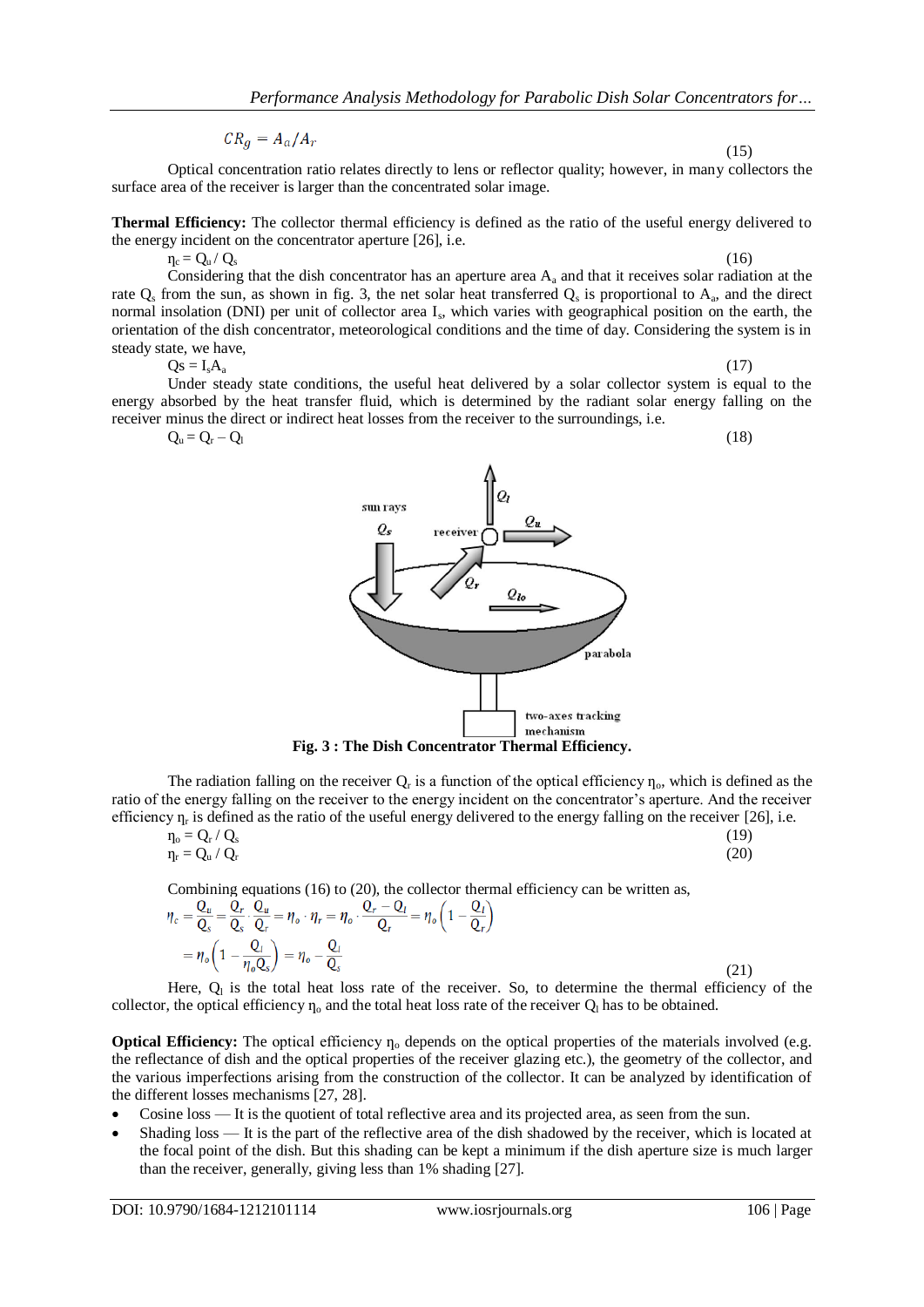- Reflectivity loss It is the quotient of reflected energy and energy impinging on the reflective dish surface. A clean mirror made of low-iron glass with a silver back-coat should provide a reflectivity of 90– 94% [27].
- Transmission–absorption loss It is the energy lost through transmission of the reflected sunlight in the air from dish to the receiver, causing about 2–4% loss [27]; on the other hand, fraction of reflected radiation hitting the receiver cavity surface is absorbed. An ideally insulated, isothermal receiver, without a transparent window at the receiver entrance, can be considered as a blackbody with the effective absorptance of one [29, 30]. In this study, a transparent window is placed at the receiver entrance to block off dust and wind, hence the effective absorptance of the receiver is assumed to have about 5–8% loss. Hence, these would cause a total of 7– 12% loss.
- Spillage loss It is the fraction of radiation arriving outside the entrance aperture of receiver and may cause about 1–3% additional loss [9].

Therefore, the following equation form can be used to perform an approximated optical efficiency analysis,

 $\eta_{\rm o} = \Lambda \rho \tau \alpha \gamma \cos \theta$  (22)

As the solar parabolic dish concentrator maintains its optical axis always pointing directly towards the sun to reflect the beam, which means the incidence angle of solar beam into the dish is zero degree, and the cosine loss equals zero [31]. Thus, equation (22) can be written as

 $no = \Lambda$ ρταγ

(23)

Based on the analysis above, the optical efficiency used in the current study, including all of these losses can be assumed to be a value between 0.83-0.85 [5, 27, 28].

**The Total Heat Loss Rate of the Receiver**  $Q_1$ **: The total heat loss rate of the receiver**  $Q_1$  **includes three types of** losses, as shown in fig. 4 :



**Fig. 5 : Various losses in the receiver.**

Convective heat loss through the receiver aperture,  $Q_{lc}$ : Convective heat loss of a solar collector receiver is proportional to the surface area of the absorber or receiver, and the difference in temperature between the absorber surface and the surrounding air.

There are two types of convection loss inside the receiver :

1. Natural convection loss : Natural convection loss inside the receiver cavity occurs due to the density difference of hot air inside the receiver cavity and ambient air as shown in fig. 5.<br> $\theta$ , Receiver Tilt Angle



**Fig. 5 : Natural convection loss inside receiver.**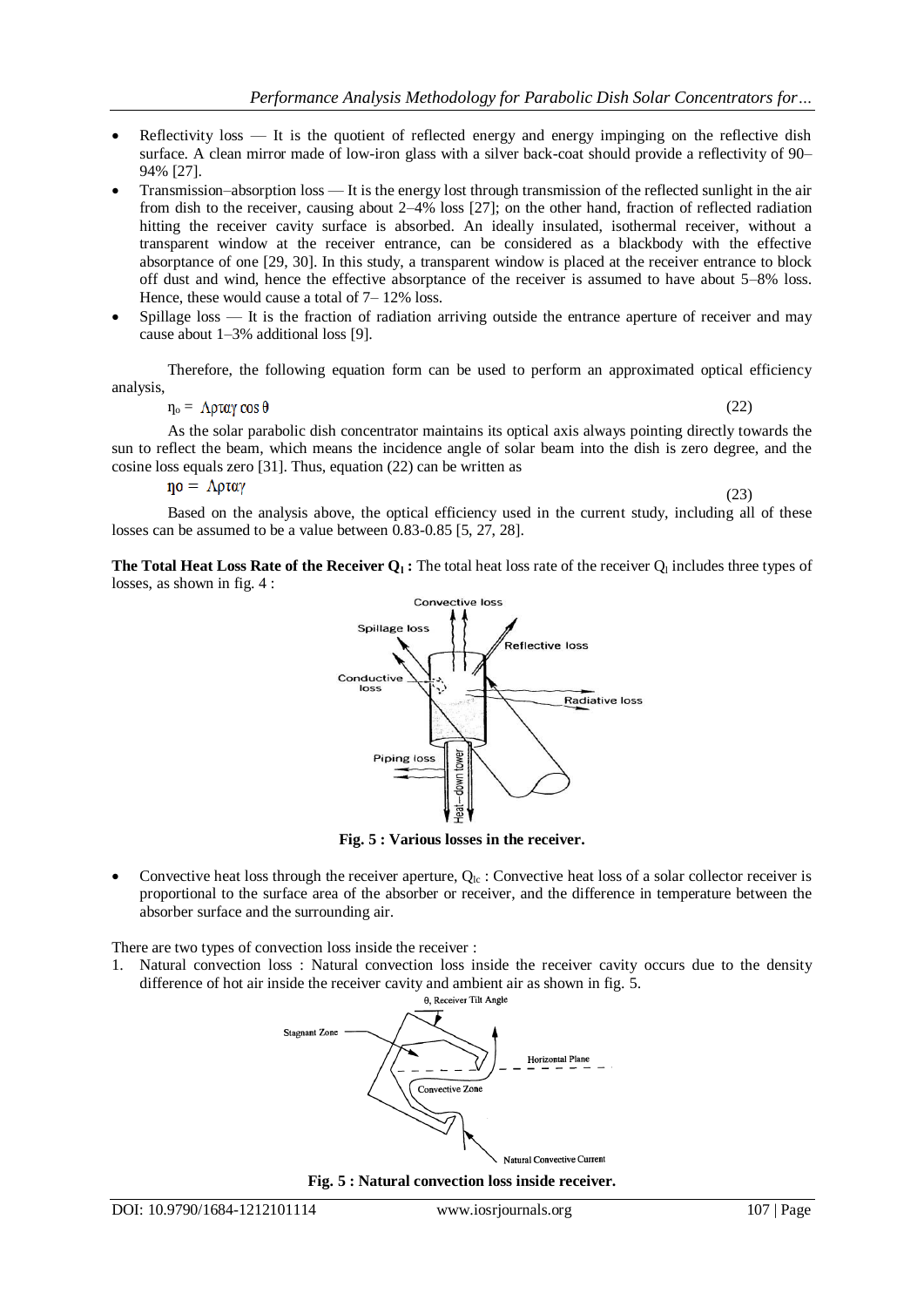Calculations involved are [32]:  $Q_{\text{lc,nat}} = h_{\text{int},\text{nat}} A_{\text{int},\text{cat}} (T_{\text{cav}} - T_{\text{amb}})$  (24) Where ,  $h_{int,nat} = Nu_L k_{air} / L$  (25) Now,  $Nu_{L} = 0.088 Gr_{L}^{1/3} (T_{cav} / T_{air})^{0.18} cos(\Theta)^{2.47} (d_{ap}/d_{cav})^{m}$ (26) Where  $m = 1.12 - 0.982(d_{av}/d_{cav})$ GrL= g β (T<sub>cav</sub>-T<sub>amb</sub>)L<sup>3</sup>/ v<sup>2</sup> (27)

All properties are taken at film temperature, i.e., the average of receiver's cavity temperature and ambient temperature.

2. Forced convection loss : Forced convection losses occur due to wind flowing through the receiver. Now the direction of wind flowing through the receiver is possible in two ways as shown in fig. 5 [32].



**Fig. 5: Effect of forced convection loss on receiver.**

Head on wind flowing into the receiver cavity will be responsible for forced convection loss inside the cavity. Side on wind on the receiver wall will carry away the convection loss which is transferred to the cavity wall due to conduction of heat from cavity to the outer surface of the receiver wall. This will be the forced convection loss outside the receiver.

| So forced convection heat loss inside the receiver cavity is given as [32]:                                                |      |
|----------------------------------------------------------------------------------------------------------------------------|------|
| $Q_{lc, for} = h_{int, for} A_{int, cav} (T_{cav} - T_{amb})$                                                              | (28) |
| $h_{\text{int, for}} = f(\Theta)V^{1.401}$                                                                                 | (29) |
| Here, $f(\theta)=0.163+0.749\sin(\theta)$ -0.502sin(2 $\theta$ )+0.327 × sin(3 $\theta$ ) and V is the wind velocity (m/s) |      |
| So total convection loss inside the receiver cavity is :                                                                   |      |
| $Q_{\text{conv,total}} = Q_{\text{lc},\text{nat}} + Q_{\text{lc},\text{for}}$                                              | (30) |

# **Major factors affecting convection loss:**

- 1. Velocity of flowing air (m/s) : The forced convection losses in the receiver will greatly depend upon the limit of wind speed flowing at the place. It is seen that losses upto the wind speed of 18 mph is almost negligible. Forced convection losses come into effect after this considerable wind speed and can further be involved in the calculations.
- 2. Angle of inclination of receiver from horizontal (θ) : Fig. 6 shows the angle of inclination of receiver from the horizontal. It can be seen that as the tilt angle approaches 0 degree i.e. the receiver is aligned parallel to the horizontal, there will be maximum natural convective loss. And when the receiver is at right angles to the surface no convective loss will be there. At 0° tilt angle (receiver facing wind), natural convective currents occupy most of the receiver, with air temperature being lowest at the bottom and hotter as it rises and picks up heat. The hottest air is in the stagnant zone above the top of the receiver aperture since the air there has nowhere to escape. As the receiver is tilted downward, the stagnant zone becomes larger, which results in an overall increase in receiver average air temperature. With the aperture facing straight down, the entire cavity is a stagnant zone, resulting in the highest receiver average air temperature. It is the increase in the size of the stagnant zone and the resultant increase in average air temperature that causes natural convective heat loss to decrease as the receiver is tilted downward. Fig. 7 sows the effect of angle of inclination of receiver on natural convection loss.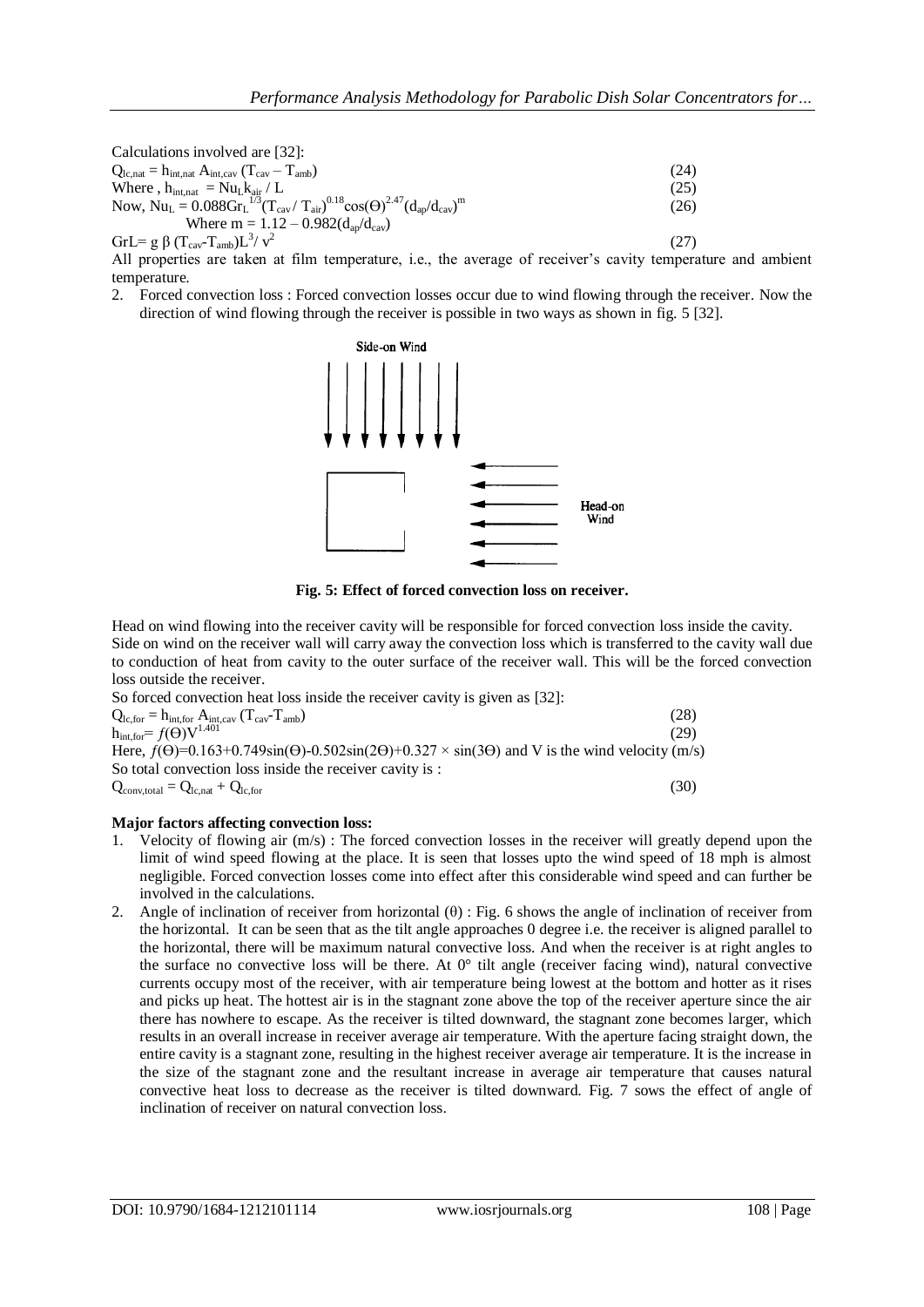

**Fig. 6: Angle of inclination of receiver**



**Fig. 7 : Effect of angle of inclination of receiver on natural convection loss.**

3. Effect of head on wind on forced convection loss inside the receiver : At a receiver tilt angle of 0°, a headon wind does not alter internal air temperatures very much from that resulting from natural convection. It seems that wind blowing directly into the aperture does not induce significant air currents inside the receiver, For a receiver tilted partially downward, but not straight down, the effects of head on wind appear to be dependent upon wind speed. Low-speed head-on wind appears to result in air circulation mainly in the lower portion of the receiver, while higher-speed wind results in air circulation throughout a larger portion of the receiver. At a receiver tilt angle of 90°, head-on and side-on winds are essentially the same. The wind velocity is parallel to the receiver aperture. At low wind speeds, the effects of wind are only felt in the lower portion of the receiver. However, at high wind speeds, wind effects are felt everywhere in the receiver. Fig. 8 shows effect of head on wind on forced convection loss inside the receiver.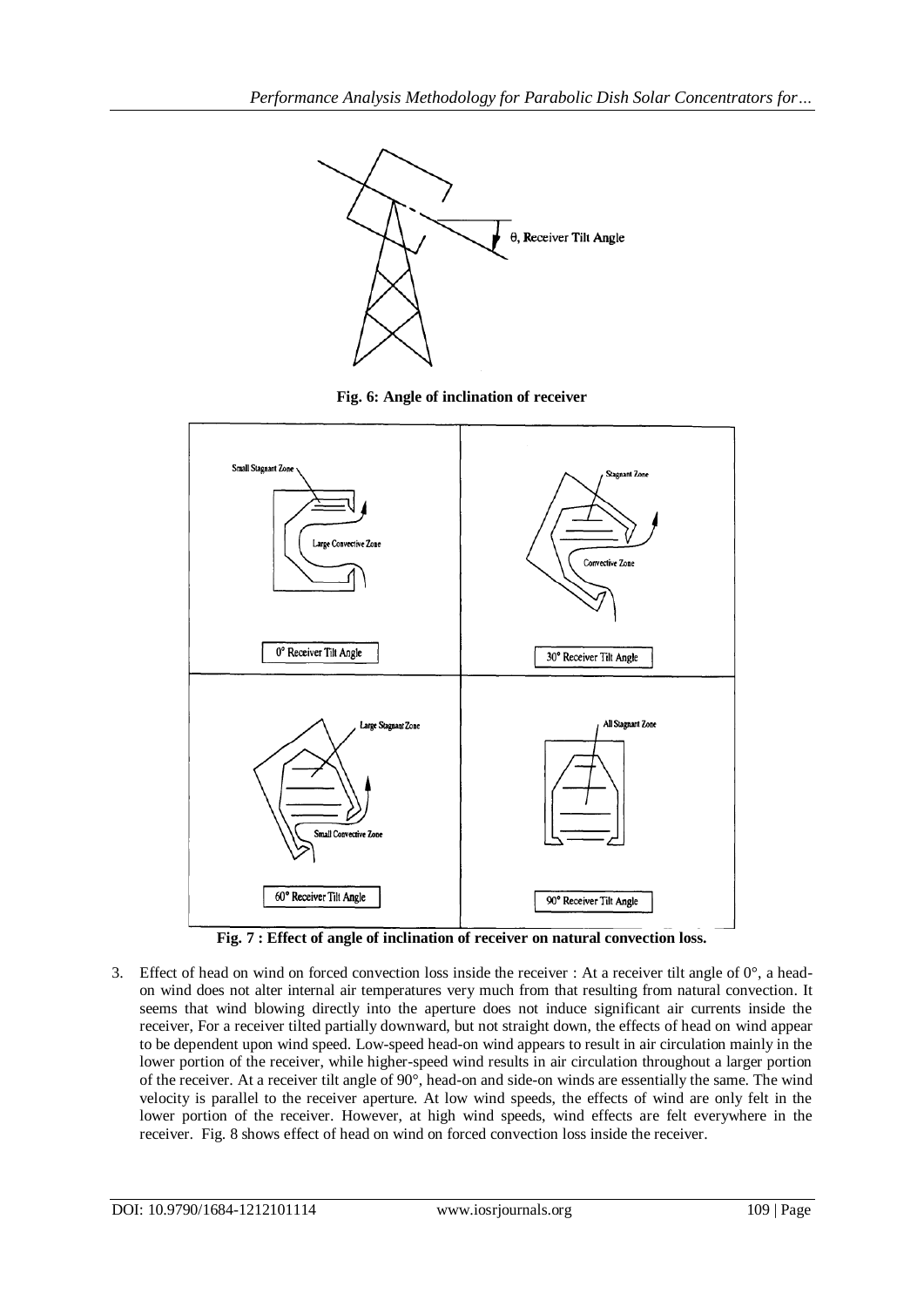

**Fig. 8 : Effect of head on wind on forced convection loss inside the receiver.**

Radiative heat loss through the receiver aperture,  $Q_{\text{lr}}$ : Radiation heat loss is important for collectors operating at temperatures only slightly above ambient, and becomes dominant for collectors operating at higher temperatures. The rate of radiation heat loss is proportional to the emittance of the surface and the difference in temperature to the fourth power. The radiation heat loss is given by [33] :

$$
Q_{\text{lr}} = A_{\text{int, cavity}} \, \mathcal{E}_{\text{eff}} \, \sigma \, (T_{\text{cav}}^4 \, T_{\text{amb}}^4)
$$
\nHere, 
$$
\mathcal{E}_{\text{eff}} = 1 / [1 + (\frac{1}{\epsilon_{\text{c}}} - 1) \frac{\text{Area}_{\text{per}}}{\text{Acc}_{\text{av}}}]
$$

\n(31)

Conductive heat loss from receiver,  $Q_{lk}$ : The final mode of heat loss to consider in collector design is heat conduction. This is generally described in terms of a material constant, the thickness of the material and its cross-section area.

The conduction heat loss in the cavity is transferred through the walls of the cavity and is then transferred to the environment by convection and radiation.

$$
Q_{\text{cond}} = \frac{(\text{cav-ramb})}{L_{\text{krec Aint, cav}} + \frac{1}{(\text{hext,cav Aext,cav})} + Aext, cav \& \sigma (T_{\text{rec}}^4 - T_{\text{amb}}^4) \tag{33}
$$

The total convection heat transfer coefficient involves the natural and forced convection, as shown in fig. 9.



**Fig. 9 : Convection heat transfer coefficients for conducted heat dissipated from receiver.** The total heat loss rate  $Q<sub>l</sub>$  can be expressed as: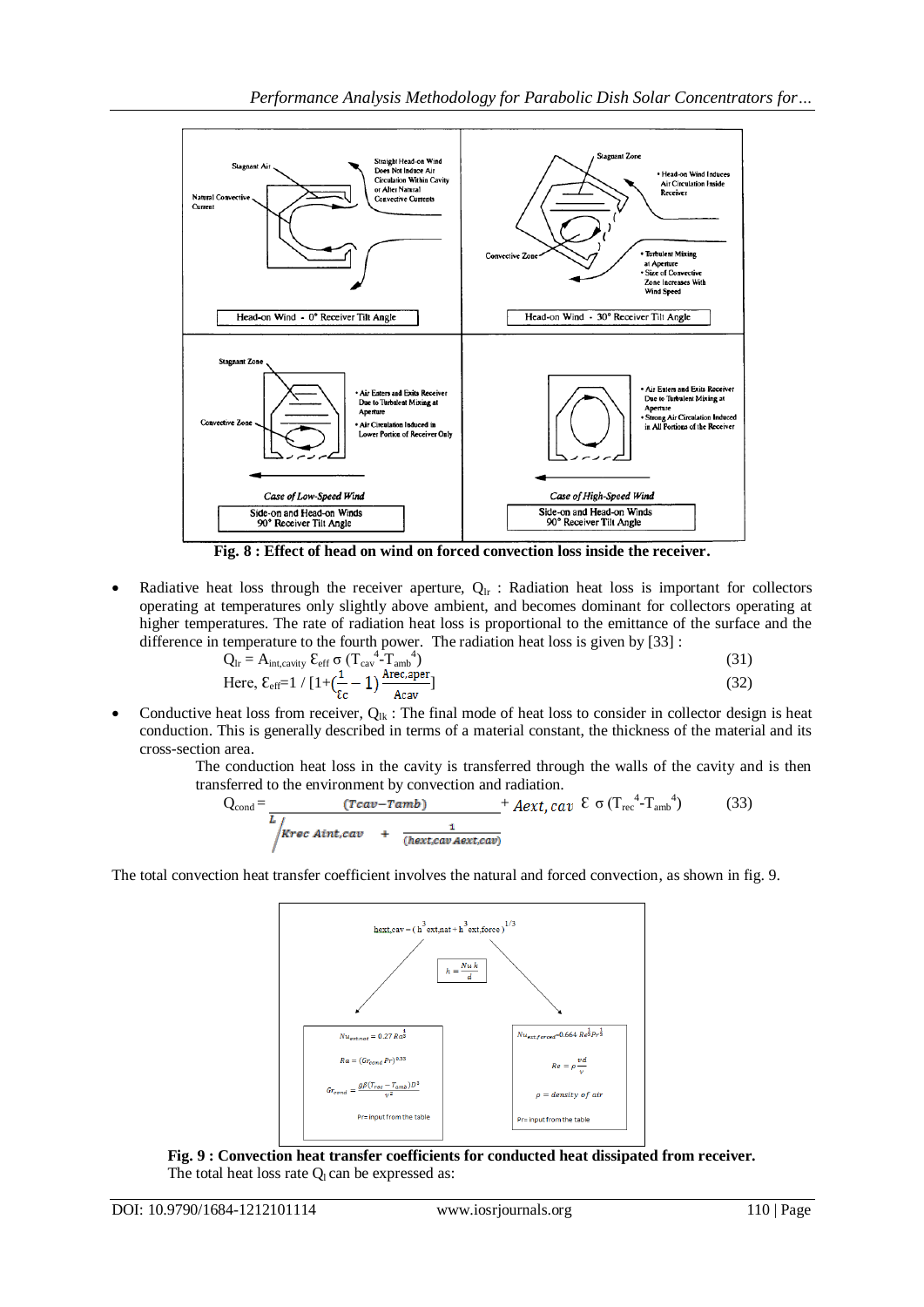$$
Q_{l} = Q_{lr} + Q_{lc} + Q_{lk} \tag{34}
$$

# **V. Experimental Errors**

It is found that independent errors in the conformity of the mirror to a true parabolic shape occur in a PDSC. Typically, these errors are assumed to be random and are reported in standard deviation units. Their combined effect is statistically determined. Although the sun's intensity is not normally distributed across its disc, it may be approximated as a standard distribution so that it can be treated similarly to the concentrator errors. The errors can be [24] :

 One dimensional errors : One-dimensional errors are those errors that contribute to beam spreading in the plane of curvature. They include –

**Slope error :** Angular change due to segments of mirror.

**Tracking error :** Error between movement of mirror surface and receiver.

**Receiver alignment error :** Error arising if receiver is not aligned properly.

- Two-dimensional error : It occurs in parabolic troughs, when an incident ray does not lie within the plane of curvature. It is not applicable for PDSCs.
- Error for deviation of sun's rays angle that get capture in concentrator : This analysis is based on the fact that the sun's rays are not truly parallel. Due to the finite angular size of the sun's disc (about 33 minutes of arc or 9.6 mrad), the sun's rays reaching the concentrator are not parallel [24]. This forms an image of the sun rather than a point leading to spreading of beam on receiver.

Total error will be given by [24] :

$$
=\sqrt{\left(\sigma_{1D}^2+\sigma_{2D}^2\right)}\qquad\qquad (mrad)
$$

**VI. Performance Assessment Model For PDSC**

Using the above methodology, a simple excel program was prepared for computing the predicted and actual efficiency of the parabolic dish solar collectors. Fig. 10 shows a snapshot of that program. Here, the predicted efficiency (Ideal Efficiency) is worked out on the basis of the above model, using the following equation :

 $\eta_{\text{ideal}} = Q_{\text{r}} - (Q_{\text{cond}} + Q_{\text{conv}} + Q_{\text{rad}}) / Q_{\text{s}}$  $(36)$ 

The actual efficiency of the concentrator system is the ratio of heat gained by the fluid to the total energy available from the sun.

Now the heat gained by the fluid will be :  
\n
$$
Q_{useful} = m Cp (T_{out} - T_{in})
$$
 (37)  
\nSo.

 $\Pi_{\text{actual}} = Q_{\text{useful}} / Q_{\text{s}}$  (38)

 $\sigma_{\rm st}$ 



**Fig. 10 : Screen shot of the Performance Assessment Model in MS Excel**

Also, if we place a glass cover below the receiver cavity then no wind will be able to circulate inside the cavity so total convection loss inside the cavity can be neglected, but due to glass cover, the concentrated

(35)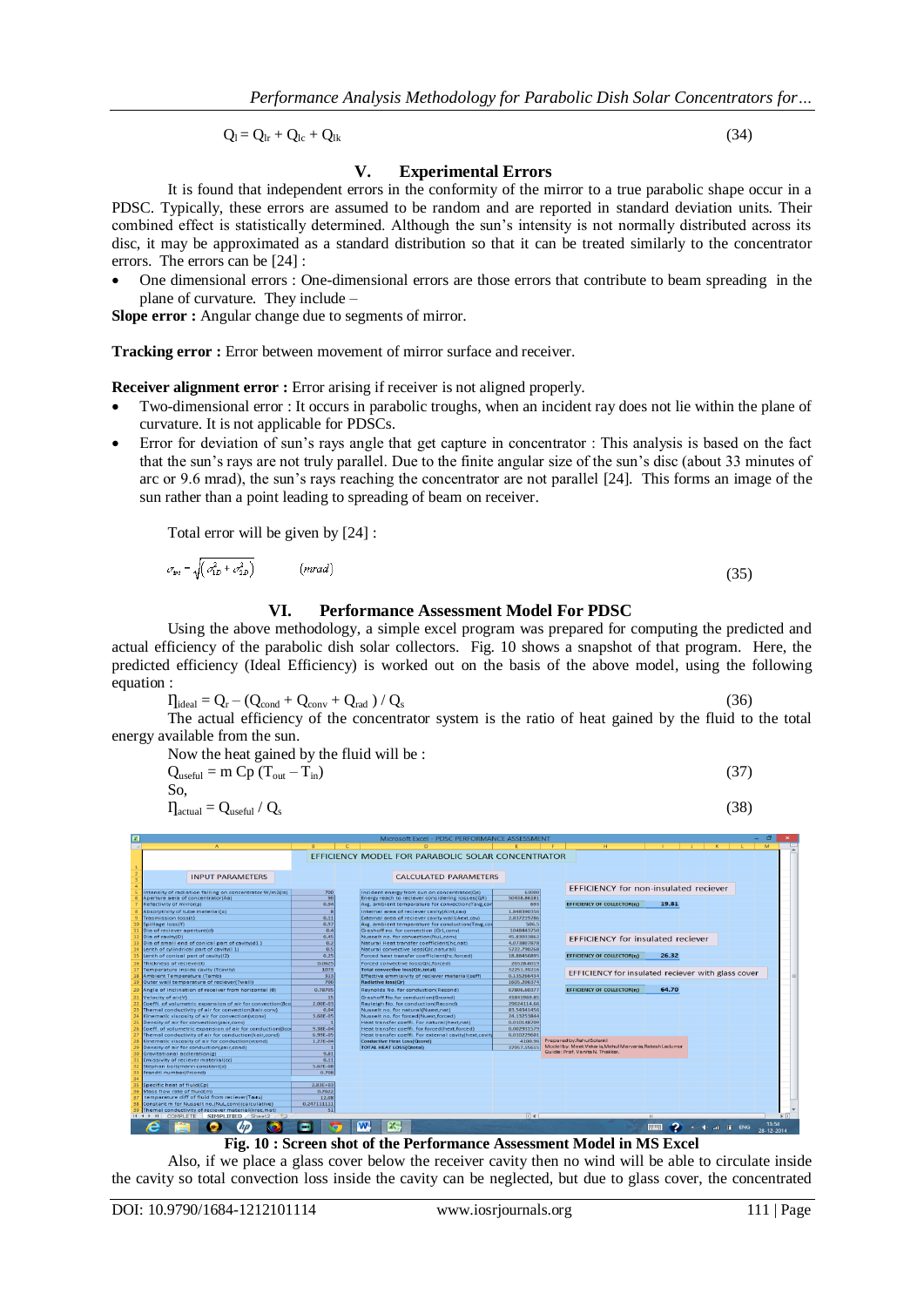radiation need to pass through that glass cover and so its intensity will be reduced as glass won't allow full radiation to pass through it.

According to the suitability, a suitable glass cover having appropriate, optimal thickness can be used in order to ensure increase in efficiency.

If more thick glass will be used then its transmittance will be low and efficiency will decrease while if thin glass is used then there is a possibility of it to break. So, suitable optimized thickness glass is necessary.

As it is observed that convection loss will only be more at high wind velocities, so, we may even plan of an automated mechanism which places a glass cover automatically if wind velocity exceeds a set limit.

This aspect has also been considered and programmed, as can be seen in fig. 10.

Using the above model, some graphs were plotted for the inputs obtained for 5<sup>th</sup> and 6<sup>th</sup> April, 2014. The sample tables and graphs are shown in fig. 11 and fig. 12.

|           | <b>EFFICIENCY TABLE</b> |        |         |       |
|-----------|-------------------------|--------|---------|-------|
| 05-Apr-14 | <b>TIME</b>             | nideal | nactual | ndiff |
|           | 10:00                   | 54.68  | 50.08   | 4.6   |
|           | 11:00                   | 51.2   | 49.3    | 1.9   |
|           | 12:00                   | 50.62  | 48.05   | 2.57  |
|           | 13:00                   | 49.56  | 46.04   | 3.52  |
|           | 14:00                   | 53.82  | 48.02   | 5.8   |
|           | 15:00                   | 61.52  | 55.4    | 6.12  |
|           | 16:00                   | 69.26  | 63.32   | 5.94  |
|           |                         |        |         |       |
|           |                         |        |         |       |
| 06-Apr-14 | <b>TIME</b>             | nideal | nactual | ndiff |
|           | 10:00                   | 53.93  | 48.9    | 5.03  |
|           | 11:00                   | 49.2   | 46.88   | 2.32  |
|           | 12:00                   | 49.92  | 47.2    | 2.72  |
|           | 13:00                   | 49.24  | 47.4    | 1.84  |
|           | 14:00                   | 51.61  | 49.6    | 2.01  |
|           | 15:00                   | 61.8   | 58.99   | 2.81  |
| п         | 16:00<br>п              | 65.72  | 64.01   | 1.71  |

**Fig. 11: The result table for Efficiency Vs. Time for 5th and 6th April, 2014.**



nideal **-a**nactual **Fig. 12: The graph for Efficiency Vs. Time for 5th and 6th April, 2014.**

DOI: 10.9790/1684-1212101114 www.iosrjournals.org 112 | Page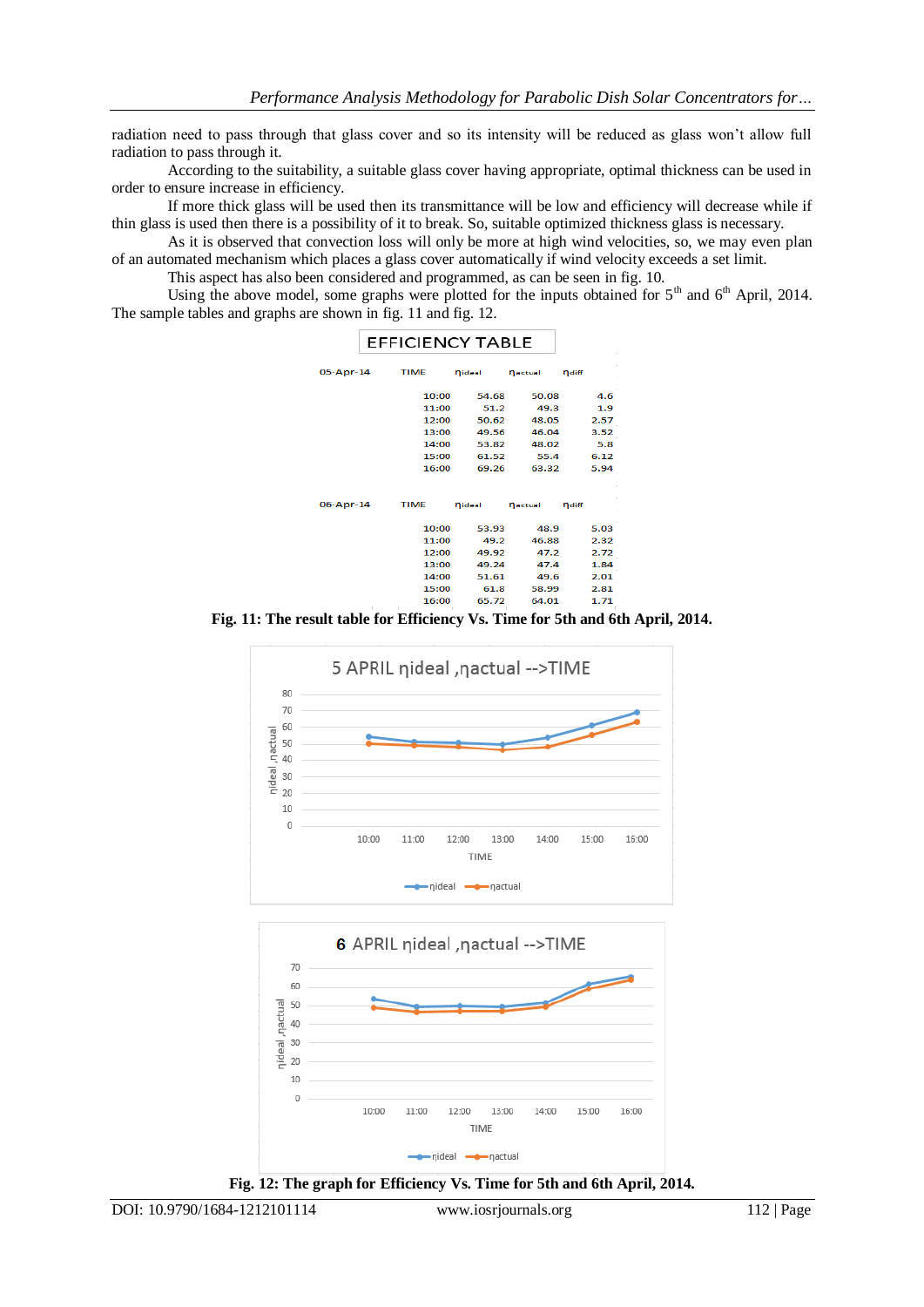#### **VII. Conclusion**

There is a good potential of use of Parabolic Dish Solar Collectors in process industries. Most of the work done on PDSCs is for its use in power generation. The present work presents a performance assessment model for PDSC for process heating application, using thermic fluid. Considering the effect of various system parameters, the expected and actual efficiencies are worked out. This can help in assessing the performance as well as detecting possible faults. It also gives an idea about losses or errors which have remained unaccounted, also providing a scope of their detection and tracing remedies for their removal / prevention. The suggestion and calculation of providing a glass cover on the receiver to minimize convective heat losses, which contribute maximum to the tally of heat losses from the receiver, can be implemented and experimented on, especially for systems working in high wind velocity terrains.

Further updates are possible in the model according to the requirements, specifications or constraints applicable to a specific system.

Also, only preliminary testing of the analysis model has been done. It can be useful and be improved by subjecting it to detailed experiments on systems working on a regular basis. The methodology developed is to be applied to actual working of the PDSC systems installed at UML, Vadodara.

#### **Acknowledgements**

The authors sincerely acknowledge the support extended by Babaria Institute of Technology, Varnama, Vadodara, where this project had been carried out by students of Final Year, B. E. (Mechanical Engineering) during the academic year 2013-14 for partial fulfillment of the degree of Bachelor of Mechanical Engineering, under the guidance of the author, Prof. Vanita Thakkar. The students were Meet Vekaria, Mehul Marvania, Rahul Solanki and Rakesh Ladumor. At present, four other students are working on the project for further improvements in it. They are Ankush Doshi, Hitendra V. Parmar, Paresh K. Parmar, Akshaykumar Rana. Also, they are thankful to Shree Deepak Gadhia, Trustee – Muni Seva Ashram, Goraj, Shree Jagdish Patel, Director – M/s. Universal Medicap Ltd., Ranoli, Vadodara and Shree Siddharth Malik, Managing Director – M/s Megawatt Solutions Pvt. Ltd., New Delhi, for their encouragement, support and guidance.

#### **References**

- [1]. Vanita Thakkar, Status of Parabolic Dish Solar Concentrators, International Journal of Enhanced Research in Science Technology & Engineering Vol. 2 Issue 6, June-2013, pp – 42-50, Available online at: www.erpublications.com.
- [2]. Kalogirou S A, Solar thermal collectors and applications. Prog Energy Combust Sci. 30(3), 2004, 231–95.
- [3]. Ekins-Daukes N J, Solar Energy for Heat and Electricity: The Potential for Mitigating Climate Change, Briefing Paper No 1: 1-12, 2009.
- [4]. F. Jiang and A. Wong, Study on the Performance of Different Types of PV Modules in Singapore, Proceedings of International Power Engineering Conference (IPEC 2005), Singapore.
- [5]. Shuang-Ying Wu, Lan Xiao, Yiding Cao, You-Rong Li; A Parabolic Dish/AMTEC Solar Thermal Power System And Its Performance Evaluation, Applied Energy 87 (2010), 452–462.
- [6]. Klaisz H, Kohne R, Nitsch J, Sprengel U, Solar thermal power plants for solar countries—technology, economics and market potential, Applied Energy 52(2–3), 1995; 165–83.
- [7]. Mancini TR, Kolb GJ, Chavez JM, Solar thermal power today and tomorrow, Mech. Engg., 116(8), 1994, 74–9.
- [8]. Ravi Kumar K, Reddy KS, Thermal analysis of solar parabolic trough with porous disc receiver. Applied Energy 86(9), 2009, 1804–12.
- [9]. Mancini T, Heller P, Butler B, Osborn B, Schiel W, Goldberg V, et al. Dish-stirling systems: an overview of development and status, J Sol Energy Engg, 125(2), 2003, 135–51.
- [10]. Karabulut H, Yücesu HS, Çinar C, Aksoy F, An experimental study on the development of a b-type Stirling engine for low and moderate temperature heat sources, Applied Energy, 86(1), 2009, 68–73.
- [11]. Washom B., Parabolic dish Stirling module development and test results, Proceedings of the 19th IECEC, San Francisco, CA 1984, Paper No. 849516.
- [12]. Sandia, Stirling energy systems set new world record for solar-to-grid conversion efficiency, 2008, Available from: http://www.newswise.com/articles/view/537732/?sc=swhn.
- [13]. Bonnet S, Alaphilippe M, Stouffs P, Thermodynamic solar energy conversion : reflections on the optimal solar concentration ratio, Int J Energy Environ Econ, 12(3), 2006, 141–52.
- [14]. El-Genk MS, Tournier JM, AMTEC/TE static converters for high energy utilization, small nuclear power plants, Energy Convers Manage, 45(4), 2004, 511–35.
- [15]. Levy GC, Hunt TK, Sievers RK. AMTEC: current status and vision, Proceedings of the 32th intersociety energy conversion engineering conference, vol. 2; 1997, 1152–5.
- [16]. Cole T, Thermoelectric energy conversion with solid electrolytes, Science, 221(4614) 1983, 915–20.
- [17]. Deepak Gadhia, Parabolic Solar Concentrators for Cooking and Food Processing, International Solar Food Processing Conference 2009.
- [18]. Briefing given at : http://www.greenashram.org/solarenergy.
- [19]. Atul Sagade, Nilkanth Shinde, Performance evaluation of parabolic dish type solar collector for industrial heating application, International Journal of Energy Technology and Policy, 2012 Vol.8, No.1,2012, 80 – 93.
- [20]. Details available from : www.clique.in/ARUN PROFILE.pdf
- [21]. M. Eswaramoorthy; S. Shanmugam, The Thermal Performance of a Low Cost Solar Parabolic Dish Collector for Process Heat, Energy Sources: Recovery, Utilization, and Environmental Effects Vol.: 34, No.: 18, July, 10, 2012, pp – 1731-1736.